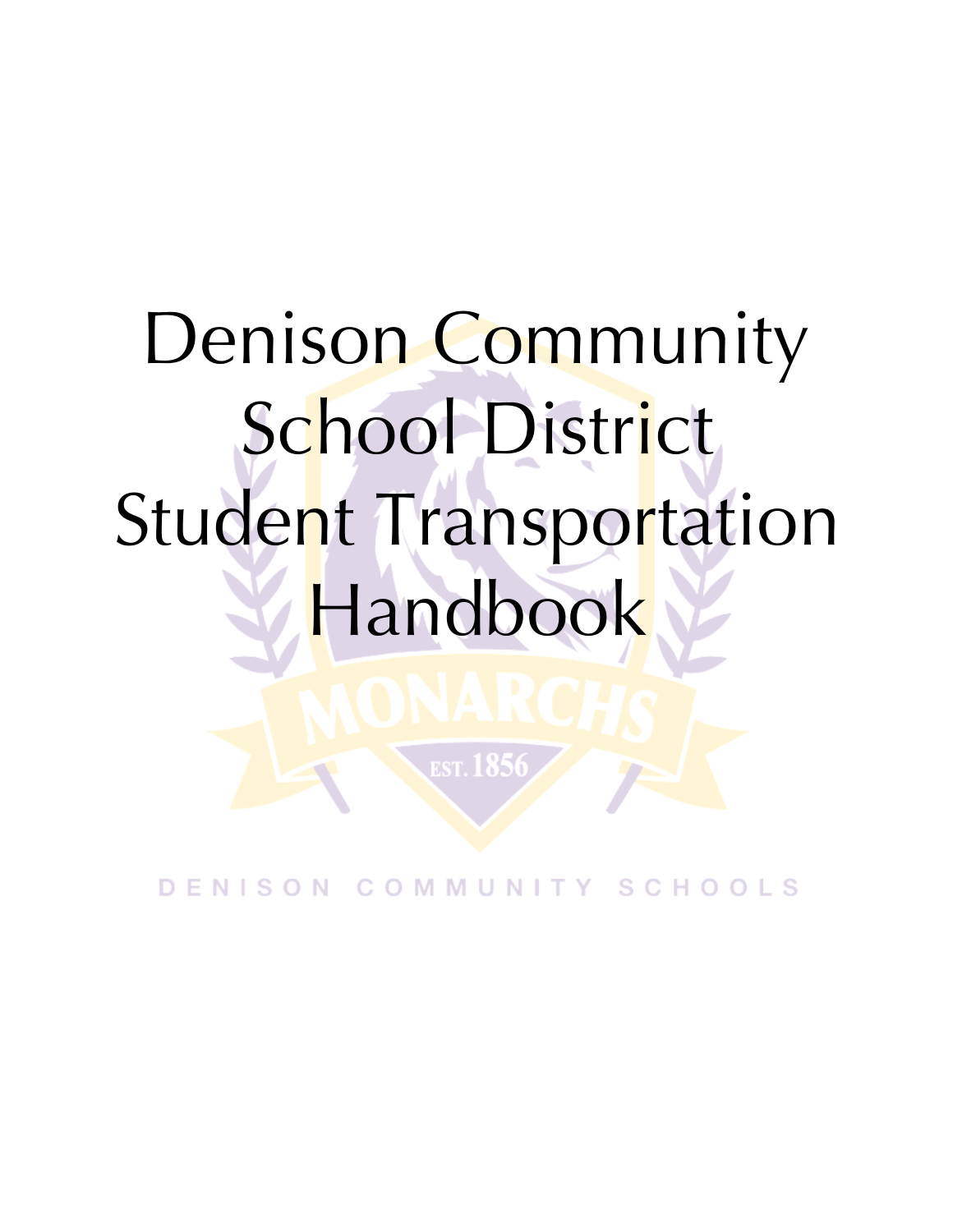#### **School Transportation Eligibility**

Elementary and middle school students living more than two miles from their designated school attendance centers and high school students living more than three miles from their designated attendance centers are entitled to transportation to and from their attendance center at the expense of the school district.

Transportation of students who require special education services will generally be provided as for other students, when appropriate. Specialized transportation of a student to and from a special education instructional service is a function of that service and, therefore, an appropriate expenditure of special education instructional funds generated through the weighting plan.

Transportation of a student to and from a special education support service is a function of that service, and is specified in the individualized education program (IEP) or the individualized family service plan (IFSP). When the IEP or IFSP team determines that unique transportation arrangements are required and the arrangements are specified in the IEP or IFSP, the school district will provide one or more of the following transportation arrangements for instructional services and the AEA for support services: Transportation from the student's residence to the location of the special education and back to the student's residence, or child care placement for students below the age of six; Special assistance or adaptations in getting the student to and from and on and off the vehicle, en route to and from the special education. Reimbursement of the actual costs of transportation when by mutual agreement the parents provide transportation for the student to and from the special education.

The school district is not required to provide reimbursement to parents who elect to provide transportation in lieu of agency-provided transportation.

A student may be required, at the District's discretion, to meet a school vehicle without reimbursement up to three-fourths of a mile. The District may require the parent to transport their children up to two miles to connect with school bus vehicles at the expense of the school district when conditions deem it advisable. It is within the discretion of the District to determine such conditions. Parents of students who live where transportation by bus is impracticable or unavailable may be required to furnish transportation to and from the designated attendance center at the expense of the school district. Parents, who transport their children at the expense of the school district, are reimbursed at the rate per mile set by the state.

Transportation arrangements made by agreement with a neighboring school district will follow the terms of the agreement. Students, who choose to attend a school in a school district other than their resident school district, will provide transportation to and from the school at their own expense.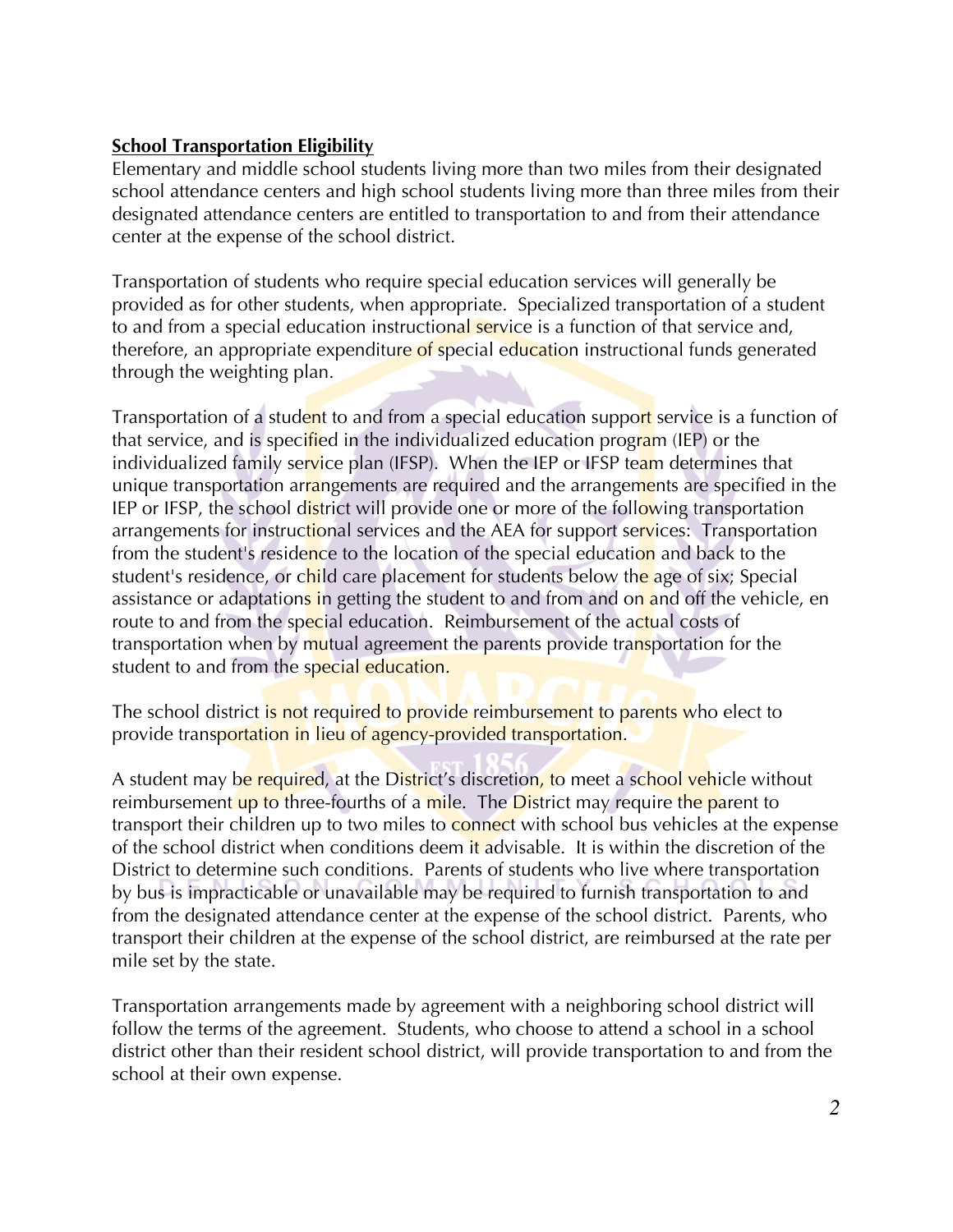#### **Transportation Changes**

Student safety is a top priority at Denison CSD. Frequent changes in transportation arrangements increase the possibility of putting students in an unsafe situation. Therefore, all families will need to select ONE primary and ONE alternate AM and PM location to have on file with the school. Students will be picked up and dropped at their assigned stops only (1 Primary and 1 Alternate). Students will not be allowed to ride a different bus from their primary or alternate locations for which they are assigned. Changes to your primary and/or alternate locations may be made by calling the office of your child's school, however daily changes will not be allowed. If there will be a change to your child's transportation for a short temporary time only, you will need to make those accommodations as a family. Specialized transportation will be arranged for students who qualify by the Transportation Department and school administration.

#### **School Bus Safety Instruction**

The school district will conduct school bus safe riding practices instruction and emergency safety drills at least twice during the school year for students who utilize school district transportation.

Each school bus vehicle will have, in addition to the regular emergency safety drill, a plan for helping those students who require special assistance to safety during an emergency. This will include, but not be limited to, students with disabilities.

Employees are responsible for instructing the proper techniques to be followed during an emergency, as well as safe riding practices.

#### **Bus Stops (in town and rural)**

Students must be on time for both in town and rural bus stops. It is recommended that the student be at the bus stop at least 3 to 4 minutes before the bus is scheduled to arrive. While waiting for the school bus, it is expected that each student will conduct his/her self in a proper manner. Stay a safe distance from the street and do not approach the curb area until the bus has stopped completely and the driver has opened the entrance door. Parents/guardians of rural bus students are asked to call the bus barn if their child is not riding the bus. Please call 712-263-6404 before 7:00 A.M. if the student is not riding.

## **Class Projects/Materials/Equipment etc…**

We request that students refrain from bringing large items on the school bus. Small items that the student can hold on his/her lap may be brought on the bus. Students that arrive at the bus stop with any of these items may not be allowed on the school bus.

#### **Railroad Crossings**

When the bus is at a railroad crossing, all conversation must stop until the bus has crossed the tracks.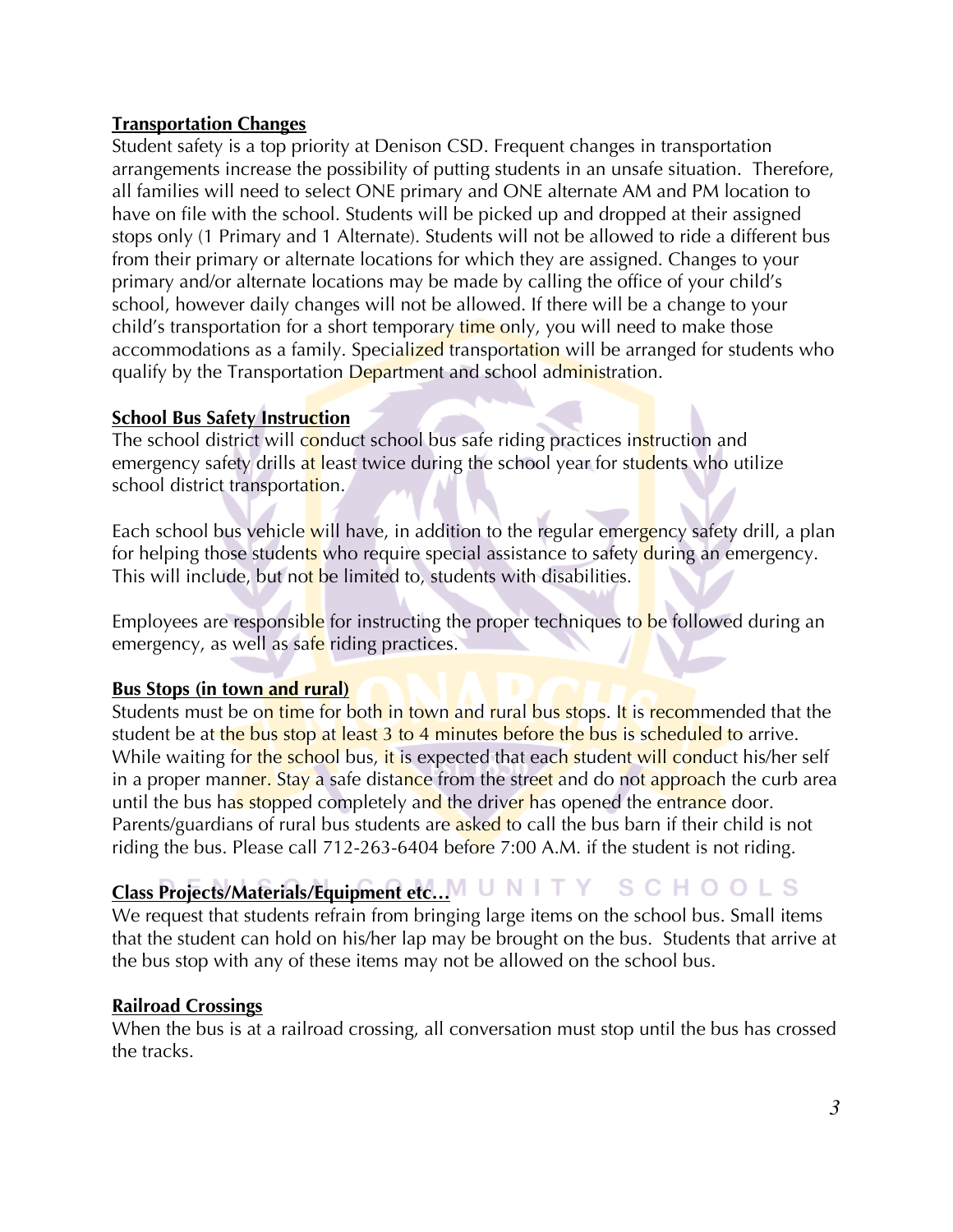#### **Danger Zone**

When boarding or leaving a school bus, the student must always remain where the bus driver can see him/her. Stay at least 10 feet out from the side or front of the school bus. Students who must cross the street must wait for the signal from the bus driver and must walk 10 feet out from the bumper of the school bus. This places them outside the danger zone surrounding the school bus. Students must not cross behind the school bus at any time. Please keep safety in mind at all times. Pushing another student near a school bus, or running along side a moving school bus is prohibited.

#### **Problems on the Bus**

Problems on the school bus should be brought to the attention of the bus driver at the time the event occurs.

#### **Student Transportation for Extracurricular Activities**

The board and/or board's designee in their discretion may provide school district transportation for extracurricular activities including, but not limited to, transporting student participants and other students to and from extracurricular events.

Students participating or attending extracurricular events, other than those held at the school district facilities, may be transported to the extracurricular event by school district transportation vehicles or by another means approved by school administration.

Students, who are provided transportation in school district transportation vehicles for extracurricular events, will ride both to and from the event in the school vehicle unless arrangements have been made with school administration. A student's parent and/or legal guardian may personally appear and request to transport the student home from a schoolsponsored event in which the student traveled to the event on a school district transportation vehicle.

#### **Use of Recording Devices on School Transportation**

The board supports the use of recording devices on school buses as a means to monitor and maintain a safe environment for students and employees. The recording devices may be used on buses used for transportation to and from school, field trips, curricular events and extracurricular events. The contents of the recordings may be used as evidence in a student disciplinary proceeding. O M M U N I T Y S C H O O L S

The content of the recordings is a student record subject to board policy and administrative regulations regarding confidential student records. Only those persons with a legitimate educational purpose may view the recordings. In most instances, those individuals with a legitimate educational purpose may be the superintendent, building principal, transportation director, bus driver and special education staffing team. A parent may view the recordings without consent from any student or parent of a minor student also shown in the recording if the other students are bystanders. But if there is an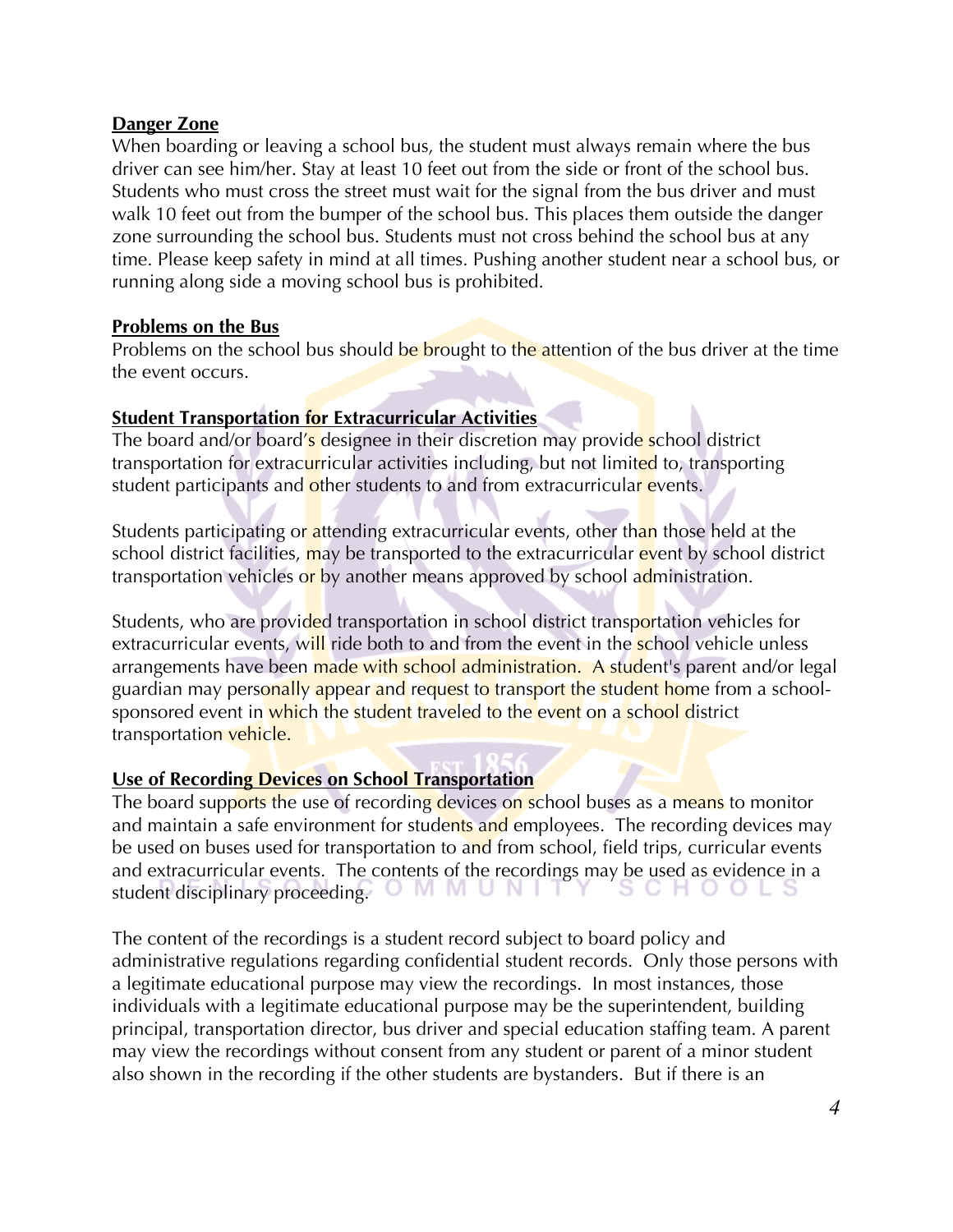altercation between multiple students, then all parents must give consent in order for the recordings to be viewed by parents.

A recording during a school-sponsored trip, such as an athletic event, may also be accessible to the sponsor or coach of the activity. If the content of the recording becomes the subject of a student disciplinary proceeding, it will be treated like other evidence in the proceeding.

### **Annual Notice of Recording Device on School Transportation**

The Denison Community School District Board of Directors has authorized the use of recording devices on school district buses. The recording devices will be used to monitor student behavior to maintain order on the school buses to promote and maintain a safe environment. Students and parents are hereby notified that the content of the recording may be used in a student disciplinary proceeding. The content of the recording are confidential student records and will be retained with other student records. Recordings will only be retained if necessary for use in a student disciplinary proceeding or other matter as determined necessary by the administration. Recording devices will be: Used on only a select number of school district buses. Determination of how recording devices will be used and which school buses will be equipped with recording equipment will be made by the superintendent in consultation with the school administration and/or Director of Transportation.

Students are prohibited from tampering with the recording devices on the school buses. Students found in violation of this regulation will be disciplined in accordance with the school district discipline **policy and Good Conduct Rule and will reimburse** the school district for any repairs or replacement necessary as a result of the tampering.

#### **Seat Belt Usage**

The District requires that all passengers riding school transportation equipped with seat belts wear seat belts while in motion. Instruction on the proper use of seat belts will occur during the twice annual transportation safety training/drills. Drivers are not responsible for passengers wearing seat belts while riding. Drivers are responsible for instructing passengers to put on seat belts prior to departure. Anyone requiring assistance in using a seat belt should ask the driver for help, prior to departure, so that all passengers are safely belted in their seat before the vehicle is in motion. Drivers will announce prior to departure that each passenger needs to be in their seat with the seat belt fastened. Anyone refusing to use seat belts create a safety concern for themselves and others, and are subject to school district disciplinary actions.

#### **Student Conduct on School Transportation**

Each transported student has the right to a safe and enjoyable ride free from intimidation, threat, or harassment. Parents/guardians are responsible for their child(ren) until the student boards the school bus at their morning bus stop and after the student disembarks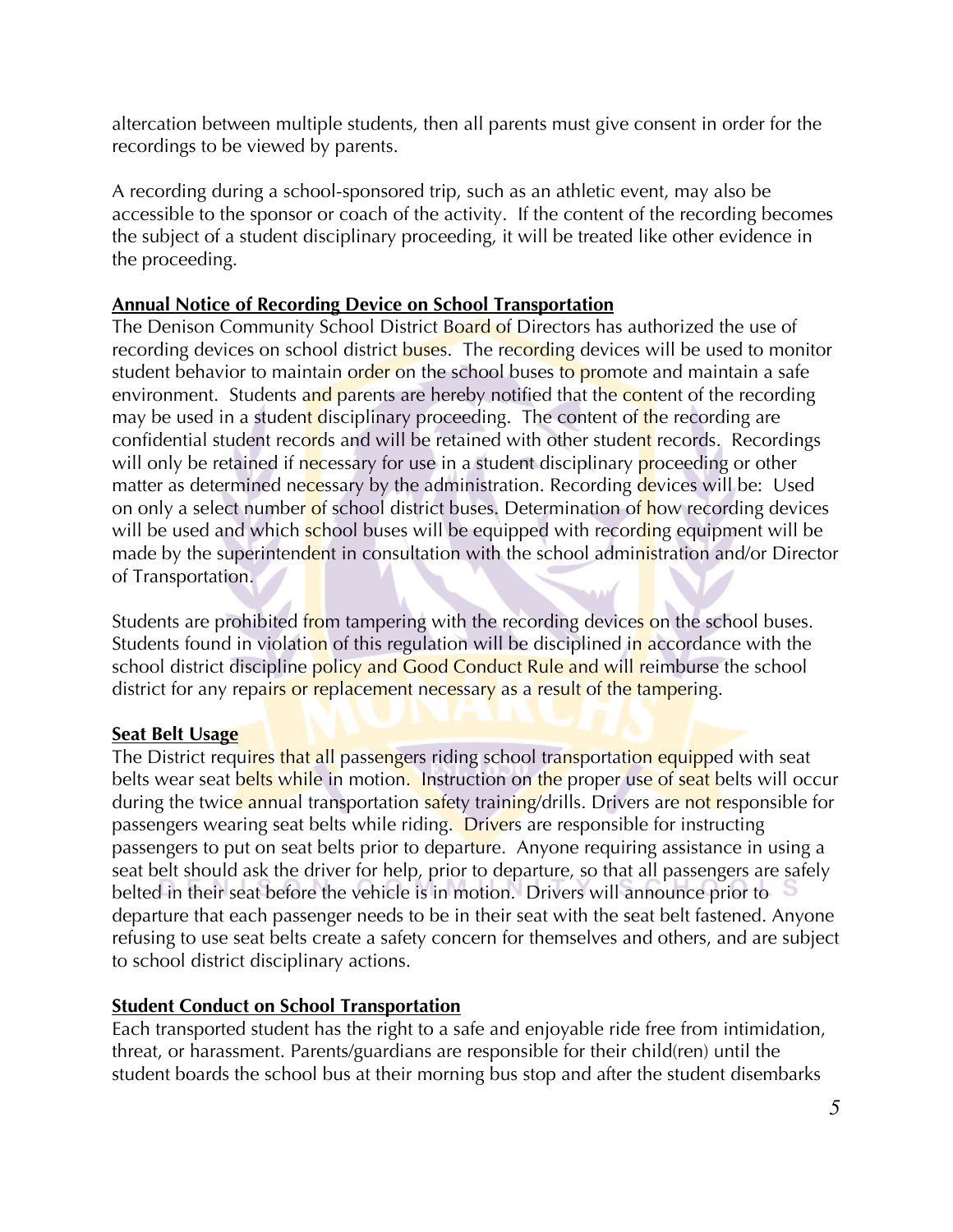the bus at the end of the school day. The District is not responsible for school bus stop behavior until the driver is able to see the bus stop when they are approaching or departing from the stop.

Students utilizing school transportation will conduct themselves in an orderly manner fitting to their age level and maturity with mutual respect and consideration for the rights of the school vehicle driver and the other passengers. Students who fail to behave in an orderly manner will be subject to disciplinary measures.

The driver will have the authority to maintain order on the school vehicle. It is the responsibility of the driver to report misconduct to the Director of Transportation.

The board supports the use of video cameras on school buses used for transportation to and from school as well as for field trips, curricular or extracurricular events. The video cameras will be used to monitor student behavior and may be used as evidence in a student disciplinary proceeding. The videotapes are student records subject to school district confidentiality, board policy and administrative regulations.

School administration will have the authority to suspend or revoke transportation privileges of the student or impose other appropriate discipline. The District will not provide alternative transportation to a student whose transportation privileges have been suspended or revoked.

All persons riding in school district vehicles will adhere to the following rules. The driver, sponsor or chaperones are to follow the school bus discipline procedure for student violations of this policy. Recording devices may be in operation on the school buses.

- Bus riders will be at the designated loading point before the bus arrival time.
- Bus riders will wait until the bus comes to a complete stop before attempting to enter.
- Riders must not extend arms or heads out of the windows at any time.
- Aisles must be kept cleared at all times.
- All bus riders will load and unload through the right front door. The emergency door is for emergencies only.
- A bus rider will depart from the bus at the designated point unless written S<br>• A bus rider will depart from the bus at the designated point unless written permission to get off at a different location is given to the driver.
- A rider may be assigned a seat by the driver. There are no assigned seats on the school bus, but it is strongly recommended that elementary age students should be seated in the front portion of the school bus and middle school and high school age students should be seated in the middle and rear portion of the bus.
- Riders who damage seats or other equipment will reimburse the district for the cost of the repair or replacement.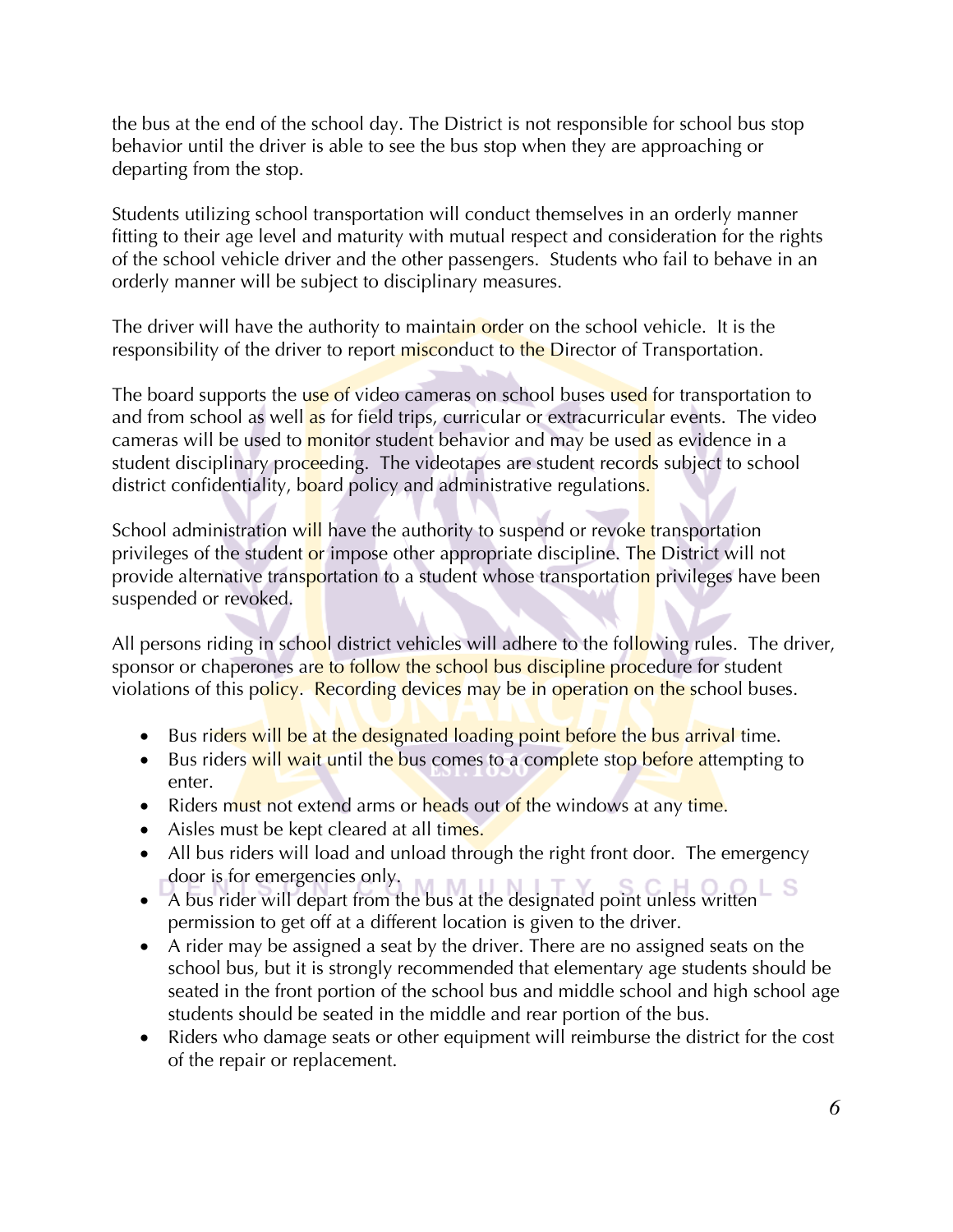- Riders are not permitted to leave their seats while the vehicle is in motion.
- Waste containers are provided on all buses for bus riders' use.
- Permission to open windows must be obtained from the driver.
- Classroom conduct is to be observed by students while riding the bus except for ordinary conversation.
- The driver is in charge of the students and the vehicle, and the driver is to be obeyed promptly and respectfully.
- Students will assist in looking after the safety and comfort of younger students.
- A bus rider who must cross the roadway to board or depart from the bus will pass in front of the bus (no closer than 10 feet), look in both directions and proceed to cross the road or highway only on signal from the driver.
- Students will not throw objects about the vehicle nor out through the windows.
- Shooting paper wads, squirt guns or other material in the vehicle is not permitted.
- Students will keep feet off the seats.
- Roughhousing in the vehicle is prohibited.
- Students will refrain from crowding or pushing.
- The use or possession of alcohol, tobacco or look-alike substances is prohibited in the vehicle.
- The Good Conduct Rule is in effect.
- This is not meant to be an all-inclusive list.

#### **Consequences for Unacceptable Behavior**

Incidents of unacceptable student conduct may result in disciplinary action. Parent/guardian will be notified in writing of any and all offenses involving their child(ren). Consequences of unacceptable behavior may include, but are not limited to: restricted seating, suspension of transportation privileges, parent/student/school personnel meeting, bus riding privileges revoked for remainder of year, and/or any combination of these possible consequences. Student discipline will be administered by the building administrator of the student's school, in cooperation with school transportation personnel.

#### **Appeal Process**

Parent/guardian complaints and grievances regarding these regulations should be addressed by first contacting the Director of Transportation at 712-263-6404, for resolution of the complaint.

If the complaint cannot be resolved by the Director of Transportation within five (5) days of the event, the parent/guardian may discuss the matter with the building principal within five (5) days of the Director of Transportation's decision. If the matter cannot be resolved by the building principal, the parent/guardian may discuss it with the superintendent within five (5) days after speaking with the building principal.